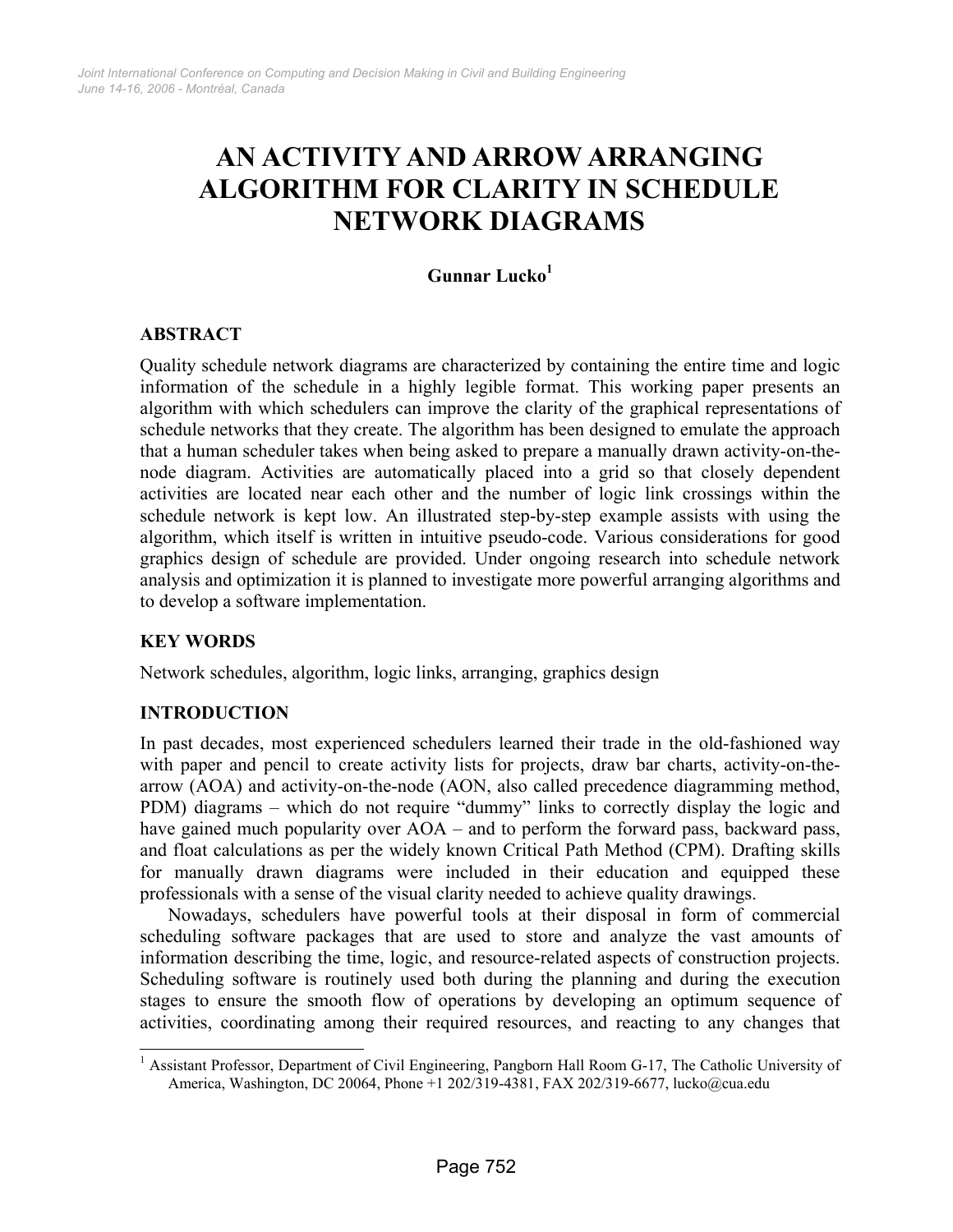might be encountered. Since schedule diagrams that are used in practice are not carefully drawn by hand anymore but rather are generated by a machine, this paper examines their graphical quality with a particular focus on displaying the schedule logic.

## **SOFTWARE-GENERATED SCHEDULES**

Any graphical representation of a schedule includes two basic elements, time information and logic information (Lucko 2005). Schedules are composed of discrete activities of a specified duration which are connected by logic links that represent the dependency structure and sequence over time of said activities. Users enter this input in software packages such as Microsoft® Project, Primavera Project Planner® (P3®), or Primavera SureTrak® Project Manager. The software automatically generates bar charts and AON diagrams from the activity list. Some scheduling software packages use a different terminology, such as e.g. referring to AON diagrams as PERT, which actually denotes the Program Evaluation and Review Technique, a form of scheduling calculations developed by the U.S. Navy that uses probabilistic duration estimates rather than fixed durations for each activity. The following sections discuss the basic diagram types generated by scheduling software.

#### **BAR-CHARTS**

Bar charts, also known as Gantt charts after their 1917 inventor Henry L. Gantt, are the most widely known form of graphical schedule representation. They feature a horizontal time axis and a vertical activity list. Each activity is shown in the diagram area as a bar whose width is directly proportional to its duration, making them fully time-scaled. Despite their widespread use bar charts suffer from the severe setback that they focus almost exclusively on activities and only imply the logic indirectly, whether through consecutive naming and numbering or by the "stepped-down" arrangement of the bars that may indicate a dependency. In other words, whether an activity further down the list and further over to the right of the time axis is dependent on the activities before it on the list and on the time axis remains unknown. Such information may be derived with experience and knowledge of the actual construction process that is captured in the schedule, yet uncertainty remains.

Fenced bar charts as introduced by Melin and Whiteaker (1981) in their seminal paper curiously have never caught on in the scheduling community and among the software developers as strongly as their intuitive display of logic might suggest. Fenced bar charts augment the traditional plain bar (or Gantt) charts with vertical solid "fences" and horizontal flexible "links" that together capture the entire logic information. Lucko (2005) has argued to revive this mechanistic view and its intuitive understanding. Basu (1990) has described how a physical model of a schedule can be built for teaching purposes on an abacus-like calendar board where wooden blocks represent activities that can "push" subsequent activities further down in time if a delay occurs and where the logic is captured by wire fences with fixed intermissions (e.g. for curing concrete) or with springs (Lucko 2005) showing free float.

Software-generated bar charts show logic links  $-$  if they are displayed whatsoever  $-$  as arrows without distinguishing "soft" and "hard" links as fenced bar charts do. Their layout is oriented toward the activity bars and the arrows are squeezed in between, in some cases overlapping so that exact dependencies are no longer recognizable, and even running in a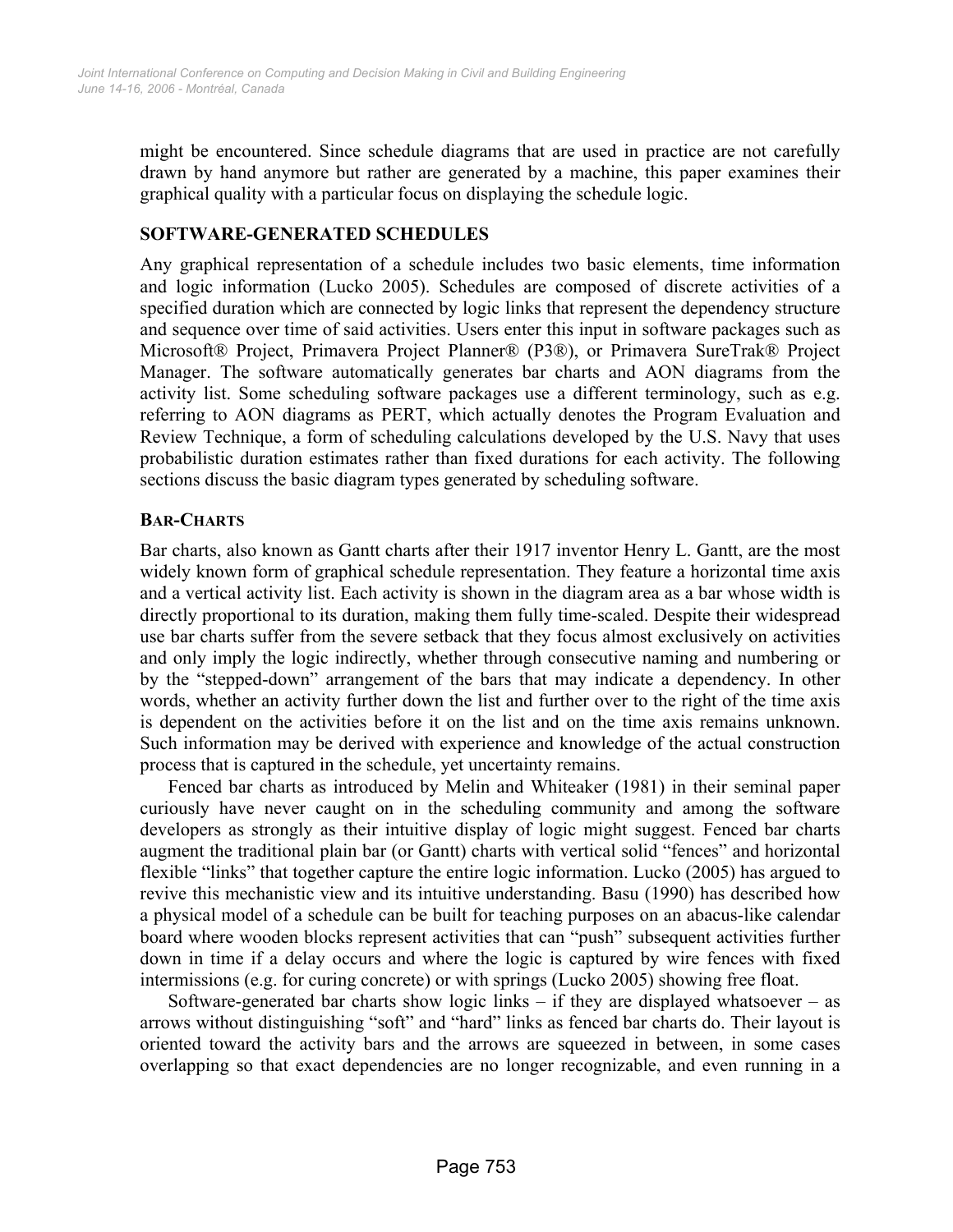zigzag between directly succeeding activities due to a lack of space for drawing the head of the arrow. Lucko (2005) has provided vivid examples of a bar chart and of an AON diagram that were generated with a scheduling software package in its normal printout resolution to illustrate how poor default layout can falsely imply incorrect definitions of start and finish dates, multiple non-existing dependencies, and even negative float.

#### **ACTIVITY-ON-THE-NODE DIAGRAMS**

As mentioned earlier, AON diagrams have become the predominant form of schedule network diagrams that are used in practice. The activities are represented by rectangles or circles and the logic links are arrows between the activities showing their dependencies. Activities all have the same size regardless of their actual duration. In some software applications a calendar bar is provided along the horizontal axis that indicates what range of dates an activity falls into. While AON diagrams thus are not fully time-scaled, they still show the sequence of activities over time from left to right.

In AON diagrams generated by scheduling software the activities typically are arranged on a tight grid where few positions are left empty. Arrows are drawn in the narrow spaces between activities and can be customized to be either straight, shared, or separate, yet may still overlap each other so that the actual dependency structure is hidden or hard to decipher (Lucko 2005). The layout further depends on the number of activities that are displayed in the rows and columns fitting onto one printout page as chosen by the user.

Compare this with hand-drawn AON diagrams, where the scheduler can arrange activities based on the CPM calculations such that e.g. activities that directly succeed each other in time and dependency are placed in succeeding grid columns, the critical path may be one central axis of activities around which auxiliary ones are grouped, and where the diagram displays the entire time and logic information with such graphical clarity that it is indeed a helpful visualization of the numerical CPM results. It is the purpose of this paper to provide an account of such best practices and to capture the graphical intuition of professional schedulers in a simple algorithms that assists with creating quality schedule diagrams. The following section gives graphics design guidelines to be considered when drawing a schedule diagram with its time and logic elements and annotations.

## **FONT AND COLOR IN SCHEDULE DIAGRAMS**

Serif type fonts, e.g. Times New Roman, generally are more legible than sans-serif type fonts, e.g. Arial. Mixed capital and lower case letters are easier to read than all capitals or all lower case text. The reason for this lies in the former ones having more distinctive characteristics for the human eye than the latter ones. Common use in business applications has established the 12-point font size as the standard size and it is strongly recommended to not use any fonts smaller than 8-point in printed matters. It depends on the actual use and printout size of a schedule diagram which font sizes are appropriate, whether being e.g. for a folded letter-size printout that is part of a submittal or e.g. for a wall-sized chart on which the planning team places note stickers to develop an optimum sequence and resource allocations. While it is common practice to abbreviate activity descriptions in scheduling software applications, the shortened names should still be sufficiently long to be self-explanatory to a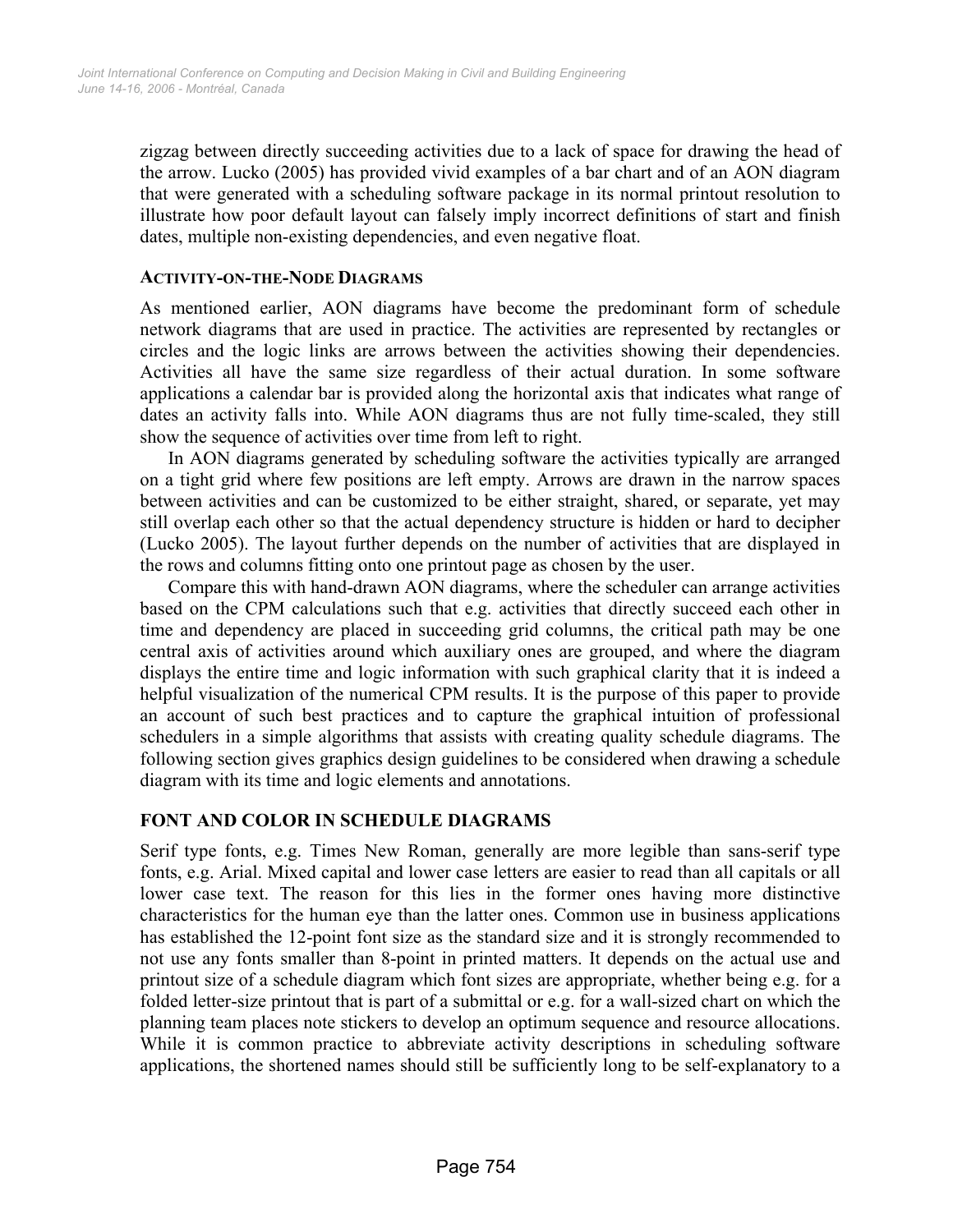user unfamiliar with the project without requiring the use of a legend. On the other hand, annotations in the body of the diagram or in the activity list should remain short and unobtrusive enough to not distract from the main information of the schedule – time and logic – in its graphical form.

Color can enhance schedules to mark important activities or logic links. Its most common application is to highlight the critical path in red and to distinguish different types of activities or the resources that they require. Whichever its use, conscious choice of a color scheme will contribute to creating schedules that quickly and easily provide their user with rich information. Color itself has the aspects of hue (color), saturation (intensity), and value (darkness). Tufte (1989 and 2001), discussing maps, recommends using color schemes derived from nature, i.e. shades of pastel tones rather than glaring neon colors that drown any non-highlighted pieces of information in their vicinity. Contrasting or dark colors, possibly combined with negative fonts (light letters on dark background), are often found in the calendar bar of scheduling software applications. They distract the eye from the body of the diagram and its actual information-loaded elements unless used with care and restraint.

## **SPACE AND SYMBOLS IN SCHEDULE DIAGRAMS**

One of the most important considerations for any diagram is how much of its space is dedicated to actual information. Since schedules have to communicate two basic types of information, time and logic, the scheduler needs to decide how much of the available diagram area is allocated to each one of them. Lucko (2005) has shown that for a typical software-generated AON diagram there exists a discrepancy by one order of magnitude between showing time and logic. In other words, the area dedicated to the time information (containing an identifier, the duration, and the early and late start and finish dates) is 10 times the area dedicated to the logic information (linking predecessors with successors).

At the same time, space should not be wasted in a schedule diagram. Tufte's (2001) data density, defined as the "number of entries in data matrix" divided by "area of data graphic" should be maximized so that much information is communicated in the given diagram area. To avoid clutter and focusing too much on activities and too little on the arrows that connect them, this author recommends that the data density be chosen approximately equal for time and logic, i.e. the overall area is balanced between them. The scheduler should particularly ensure that sufficient space is available to funnel the arrows between the activities. It is further recommended that only essential information be provided in the body of the diagram. Extra lines or borders in the activity rectangles can be omitted if the layout of the information itself is intuitive. The duration is placed horizontally between the early and late start and finish dates to represent their difference when read from the left to the right. The total float is placed vertically between the early and the late dates to represent their difference when read from the top to the bottom. Tufte's (2001, p96 and p162) data-ink ratio, defined as the ink used to display the data divided by the "total ink used to print the graphic" should be maximized for the schedule diagram. In other words, any superfluous lines and extra decorations of the kind that he has elaborately termed chartjunk should be avoided so that they do not distract from the key message.

Arrows are used to display start-to-start, start-to-finish, finish-to-start, and finish-to-finish relationships between activities. Intermediate stages are possible when the percentage of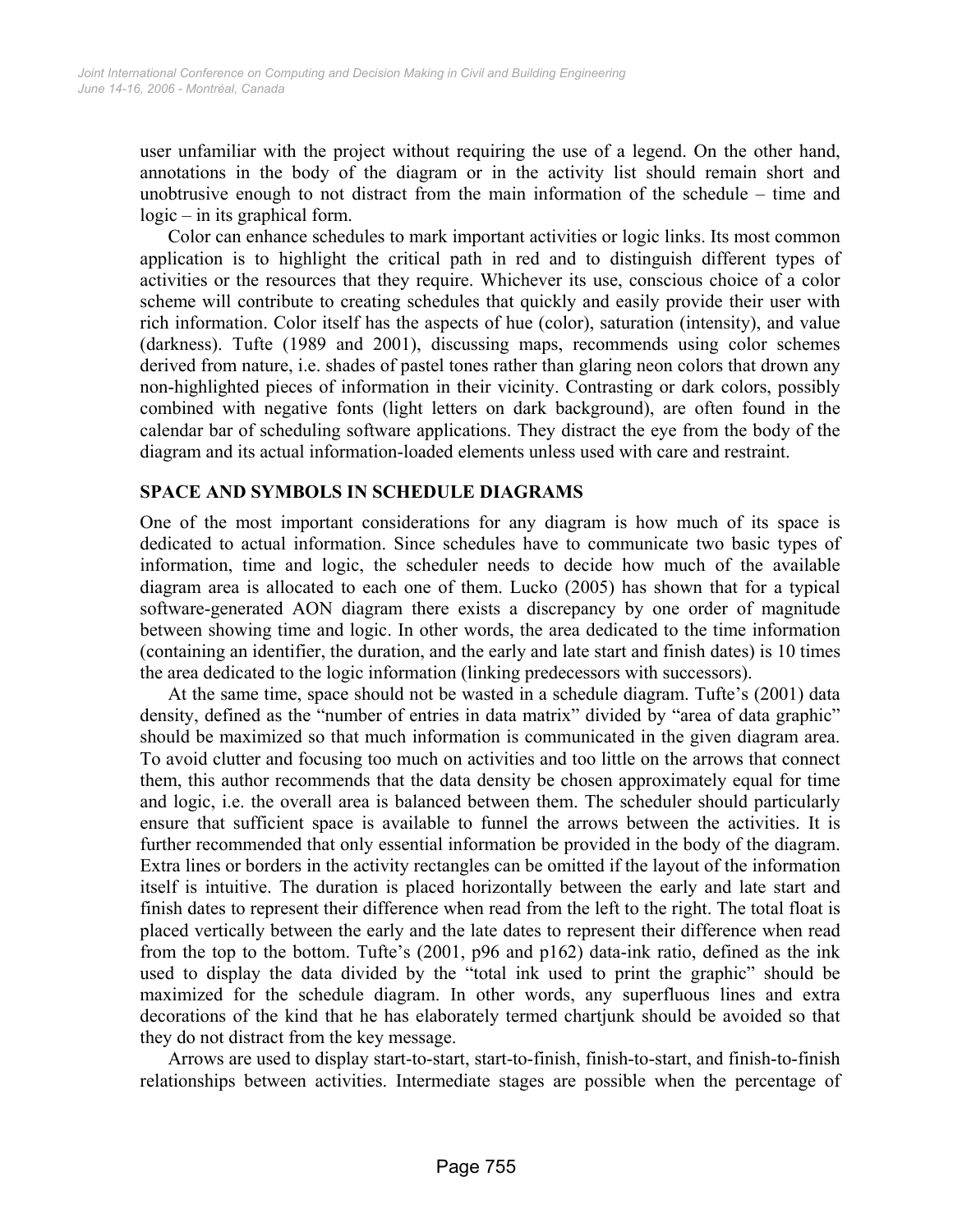completion is displayed along the width of an activity rectangle. An arrow originating at the half width of an activity thus means that 50% completion has to be achieved for the successor activity to be able to start. Arrows should follow a clear path and pattern through the schedule diagram that is as short and as straight as possible, should have the same angle at bends, and should be drawn equidistantly when several arrows run parallel. They should connect predecessor and successor activities as directly as possible while being visible along their entire path and without interfering with each other or with activities.

Choosing a good format and arrangement for numeric and textual information, giving sufficient space to both time and logic information, providing a good legend, and keeping the symbols used for activities and arrows simple should already result in easily accessible schedule diagrams. An arrangement of activities and logic links that further improves the diagram is provided by using the arranging algorithm described in the following section. The algorithm has been derived from observing the nature and sequence of steps taken by a trained human scheduler who is asked to prepare a clear diagram with paper and pencil.

#### **ARRANGING ALGORITHM**

Activities and arrows are situated on an invisible grid. The grid allows activities to be arranged in rows and columns. Arrows usually connect the finishes and starts of subsequent activities, i.e. their right and left edges. While activities can theoretically be placed onto any free grid location it is highly desirable that activities that come later in time are found further on the right. Through this relative positioning of activities the AON diagram receives some time direction but will not become truly time-scaled along its horizontal axis.

Three arrangements are possible for the activities in such AON diagrams. In the "stepped-down" form the overall project start lies in the top left corner of the diagram and the activities are generally arranged around a diagonal until they reach the overall project finish in the bottom right corner. In the "full tree" form the overall project start and finish both lie on a horizontal line at approximately the middle of the list axis and other activities are drawn both above and below this spine to resemble a tree lying on its side. The spine is composed entirely of the activities of the critical path. In a "half tree" form the spine is situated horizontally along the top (or bottom) of the diagram and all non-critical activities are drawn below (or above) it. Note that the differences between these arrangements are entirely determined by the rows in which activities are placed, while their columns remain the same. Comparing "full tree" and "half tree" diagrams of the same schedule network shows that the former ones are less congested and less prone to having a large number of crossing arrows than the latter ones.

To create a schedule diagram based on the results from the CPM calculations it is first necessary to determine the column in the grid to which each activity should be assigned. For each activity its column number is calculated using Equation 1:

$$
C_j = 1 + maximum P_{1 \text{ to } i}
$$
 Equation 1

where  $C_i$  is the column number of activity *j*, *P* is the number of activities comprising a single piece of path reaching through the schedule from including activity 1 to including activity *i*, and activity *i* is a direct predecessor to activity *j*. Equation 1 is equivalent to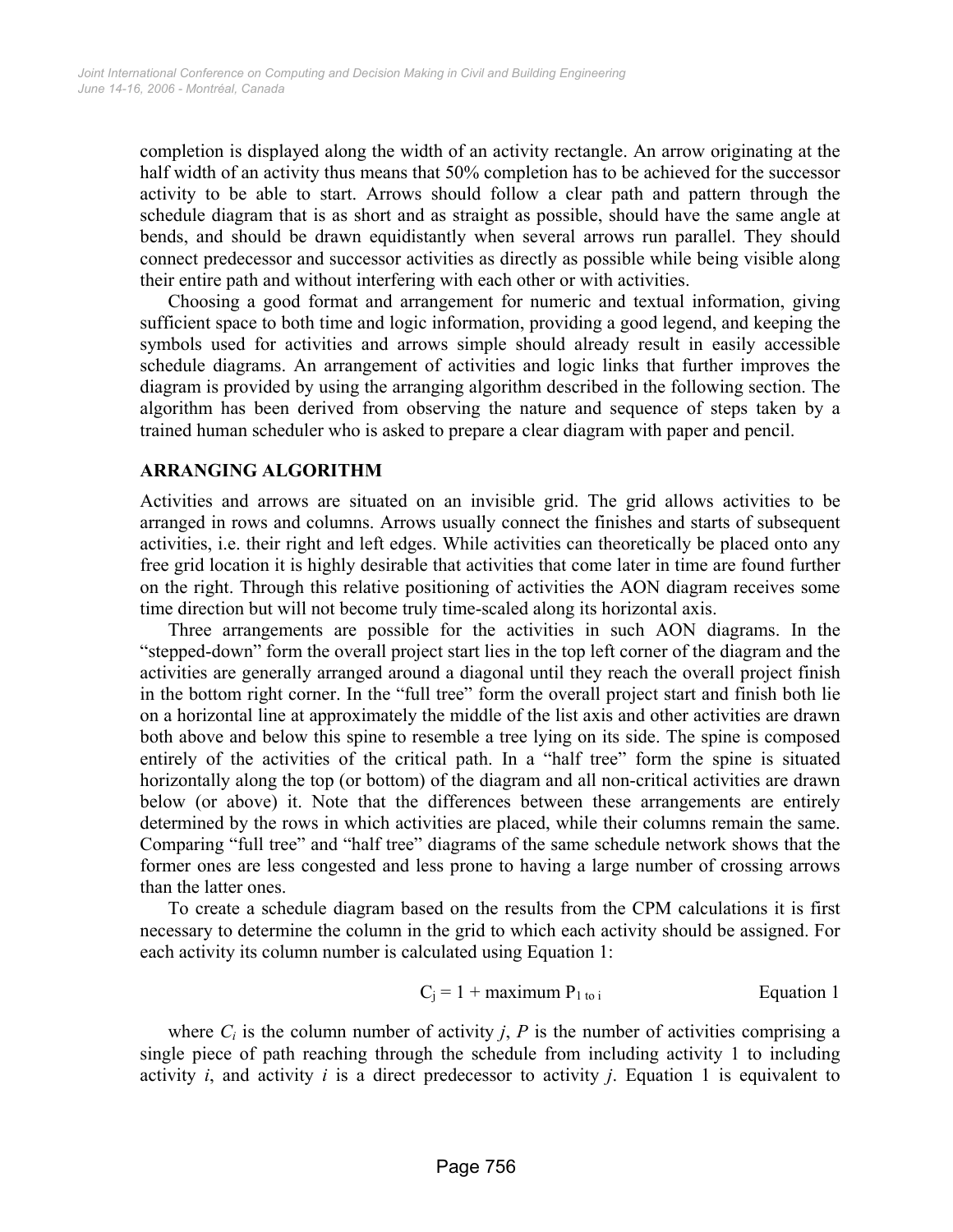determining the sequence steps used in the resource leveling procedure that Callahan et al. (1992) describe without deriving the formula of Equation 1.

A crossing shall be defined as any single intersection between two arrows or between an arrow and an activity. Purchase (2002) provides the formula for the number of actual crossings created by *k* intersecting arrows as  $\frac{1}{2} \cdot k \cdot (k - 1)$ . Under this definition three arrows intersecting in the same point do not create only one crossing but three, which becomes apparent when the three arrows are slightly pulled apart towards a triangle. While any crossings are undesirable, crossings of more than two arrows in the same point should specifically be avoided because of their larger potential for confusion.

A bend along the length of an arrow shall be defined as any two consecutive segments that are at an angle with each other that is not equal to 180 degrees. Common angles found in bent logic links are 45º and 90º. It is recommended to use a layout convention that clearly determines whether an arrow originating from an activity shall run above or below activities that are located in the same row in columns to its right, when the arrow will run vertically from its originating row to its target row, and that arrows running parallel horizontally should be stacked according to their target rows.

The following arranging algorithm has been designed to be applied to "full tree" AON diagrams that this author recommends over "half tree" diagrams. The arranging algorithm is written in intuitive pseudo-code so that it can be easily understood and manually applied by schedulers who wish to create non-entangled schedule diagrams and so that it can also be quickly transferred into a computer programming language. Under research carried out by this author at The Catholic University of America it is planned to develop a software module that will perform optimizations of schedule network arrangement as an add-on to an existing scheduling software package.

Step 0: Apply schedule diagram layout convention.

- Step 1: Perform the CPM calculations to obtain the early start, early finish, late start, and late finish dates, and the total float and free float to determine the activities of the critical path.
- Step 2: For all activities calculate the column number as per Equation 1 based on their number of predecessors.
- Step 3: Sort all activities by early start date in ascending order.

If two or more activities have the same early start date then sort these activities by their number of direct successors in ascending order;

Else if two or more activities have the same number of direct successors then sort these activities by their duration in ascending order;

Else if two or more activities have the same duration then sort these activities alphabetically by their name in ascending order.

- Step 4: Beginning with the first column on the left of the diagram, draw into it all activities with this column number, filling the grid positions vertically from top to bottom in the order established in Step 3. Connect each activity with all of its predecessors following the layout conventions for arrows.
- Step 5: Go to the next highest column number and repeat the procedure of Step 4 until all columns have been filled with their respective activities.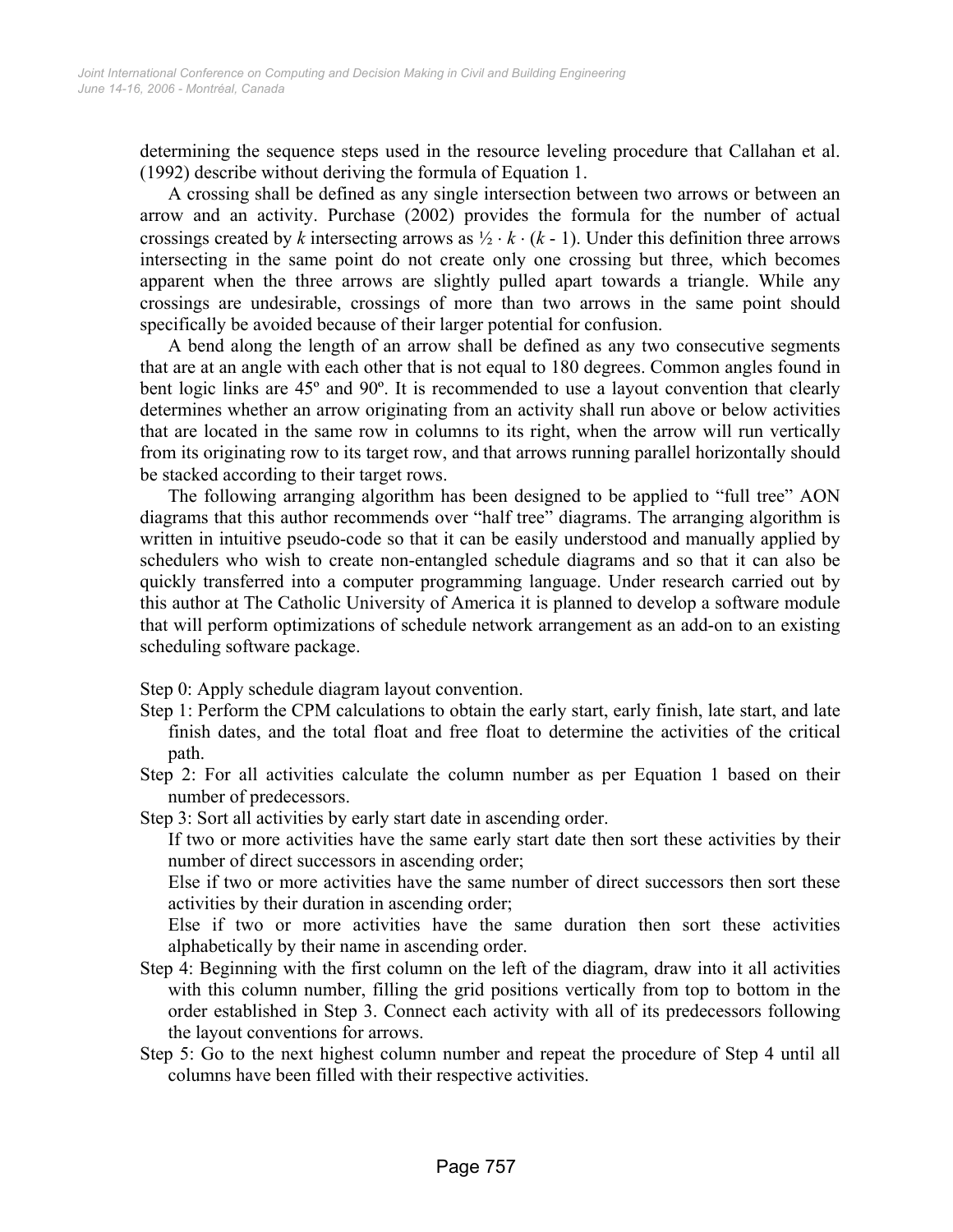Step 6: Beginning with the second column on the left of the diagram, move each column with its activities vertically up or down until its activities on the critical path align horizontally in the same row (called the spine) as its neighbors in the columns on the left and right. [*Note that this only stretches arrows but does not affect the number of crossings*.]

Step 7: Count the total number of crossings.

Step 8: For each activity that is not part of the critical path generate its partial successor path in the order established in Step 3, ignoring activities on the critical path themselves. The partial successor path is written such that for each column all interconnected activities are listed with their name separated by commas. From the list of all possible partial successor paths, identify any non-overlapping paths that are mutually exclusive with respect to the activities that they contain. For each partial successor path in ascending order by the number of columns across which they stretch, check if moving that path to the other side of the spine reduced the total number of crossings;

If the number of crossings is reduced then keep the move and update the total number of crossings;

Else do not keep the move.

Step 9: For each activity in the order established in Step 3, count its numbers of direct predecessors and direct successors on the same side of the spine (DPSS and DSSS) and its numbers of direct predecessors and direct successors on the different side of the spine (DPDS and DSDS) to achieve a balanced distribution, not counting activities on the critical path themselves.

If the balance *B* equal to (DPDS+DSDS) - (DPSS+DSSS)  $\geq$  0 then check if moving that activity vertically in the same column to the other side of the spine reduces the total number of crossings;

If the number of crossings is reduced then keep the move and update the total number of crossings;

Else do not keep the move;

Else go to the next activity.

## **APPLICATION EXAMPLE**

A sample schedule with 15 activities is used to demonstrate how to apply the algorithm. Table 1 contains an activity list with durations and successors of each activity, the results from the CPM calculations, and the column allocation as per Equation 1. Figure 1 show the schedule network diagram after the activities have been placed initially into their columns at the end of Step 7 in the algorithm. A total number of crossings of 24 is counted.

In Step 8 of the algorithm the new concept of partial successor paths is used to identify not only individual activities that could be shifted to the other side of the spine for a potential reduction in the total number of crossings, but a group of closely connected activities. For the sample schedule the partial successor paths are identified as  $-*A-$ -D,J- $-*$  and  $- E-G-$ -H,K-M-\*, where an asterisk denotes the beginning and end of the path that ties back to the critical path. The partial path including activities A, D, and J contains three activities and is non-overlapping with the partial path containing the five activities, E, G, H, K, and M. It is found that shifting the former to the other side does reduce the number of crossings.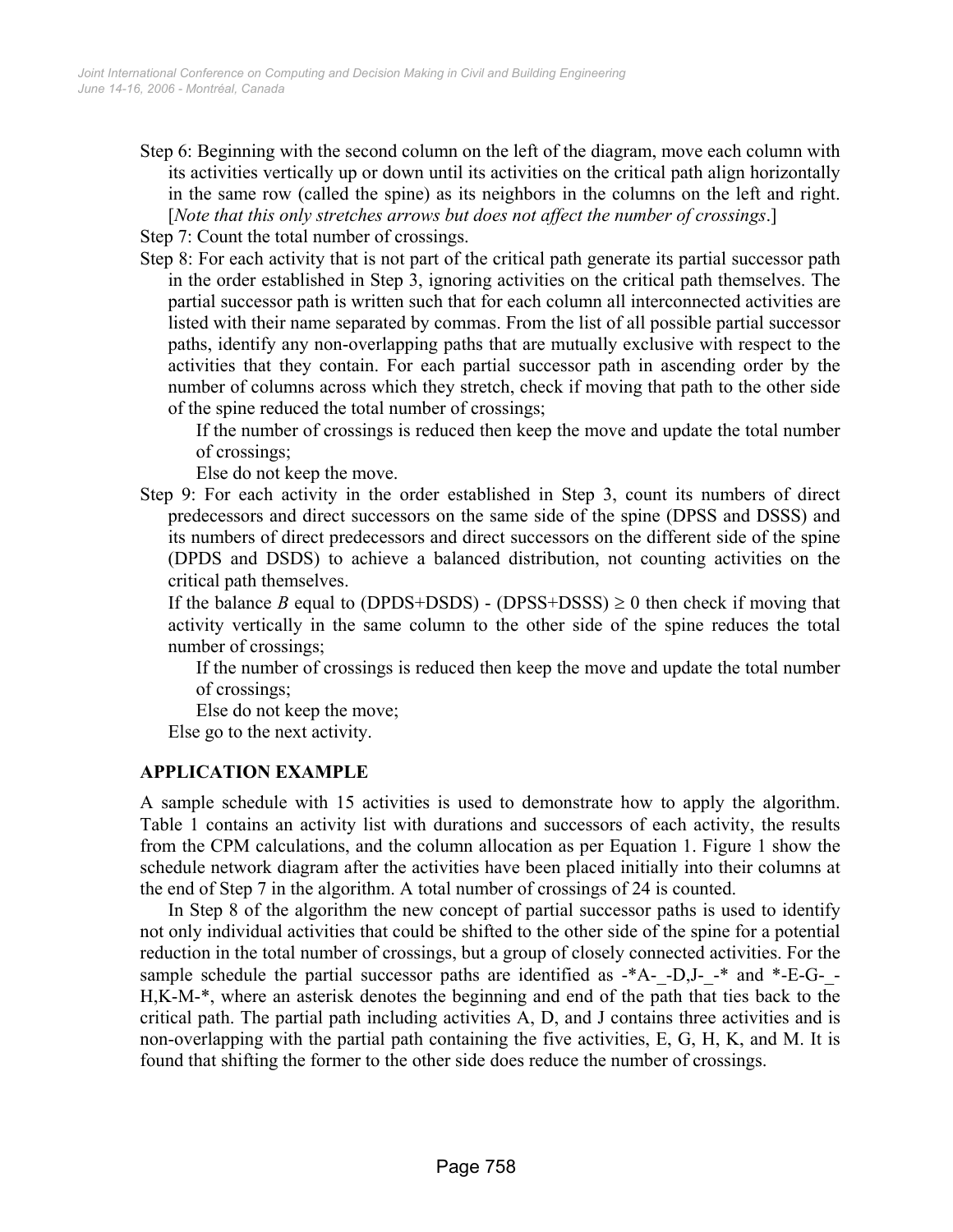| <b>Activity</b> | Dur. | Succ.      | ES | LS | ЕF | LF | ΤF | FF | Col. |
|-----------------|------|------------|----|----|----|----|----|----|------|
| Mob.            | 7    | A, B, E    | 0  | 0  | 7  | 7  | 0  | 0  | 1    |
| Α               | 19   | D, I, J    | 7  | 13 | 26 | 32 | 6  | 0  | 2    |
| в               | 10   | С          | 7  | 7  | 17 | 17 | 0  | 0  | 2    |
| С               | 6    | D, F, J    | 17 | 17 | 23 | 23 | 0  | 0  | 3    |
| D               | 18   |            | 26 | 33 | 44 | 51 | 7  | 7  | 4    |
| E               | 15   | F, G       | 7  | 8  | 22 | 23 | 1  | 0  | 2    |
| F               | 17   | Κ<br>H, I, | 23 | 23 | 40 | 40 | 0  | 0  | 4    |
| G               | 16   | Κ<br>H, I, | 22 | 24 | 38 | 40 | 2  | 2  | 3    |
| Н               | 6    | М          | 40 | 53 | 46 | 59 | 13 | 0  | 5    |
|                 | 11   |            | 40 | 40 | 51 | 51 | 0  | 0  | 5    |
| J               | 19   |            | 26 | 32 | 45 | 51 | 6  | 6  | 4    |
| Κ               | 15   | T/O        | 40 | 54 | 55 | 69 | 14 | 14 | 5    |
| L               | 18   | T/O        | 51 | 51 | 69 | 69 | 0  | 0  | 6    |
| M               | 10   | T/O        | 46 | 59 | 56 | 69 | 13 | 13 | 6    |
| T/O             | 3    | N/A        | 69 | 69 | 72 | 72 | 0  | 0  | 7    |

Table 1: Schedule Activity List with CPM Calculation Results

Note: Boldface activities are on the critical path.



Figure 1: Initial Schedule Network Diagram

In Step 9 an additional refinement is introduced by examining the balance in the number of activities on both sides. In Figure 1 there are two and six activities, respectively, indicating that examining moving activities may be beneficial in reducing the number of crossings. Note that this indirect approach is based on the assumption that activities on average have similar numbers of predecessors and successors. Table 2 contains the measures of schedule balance for two iterations of Step 9 that marked in boldface indicate that activities H and M should be examined for moving, which indeed reduces the total number of crossings.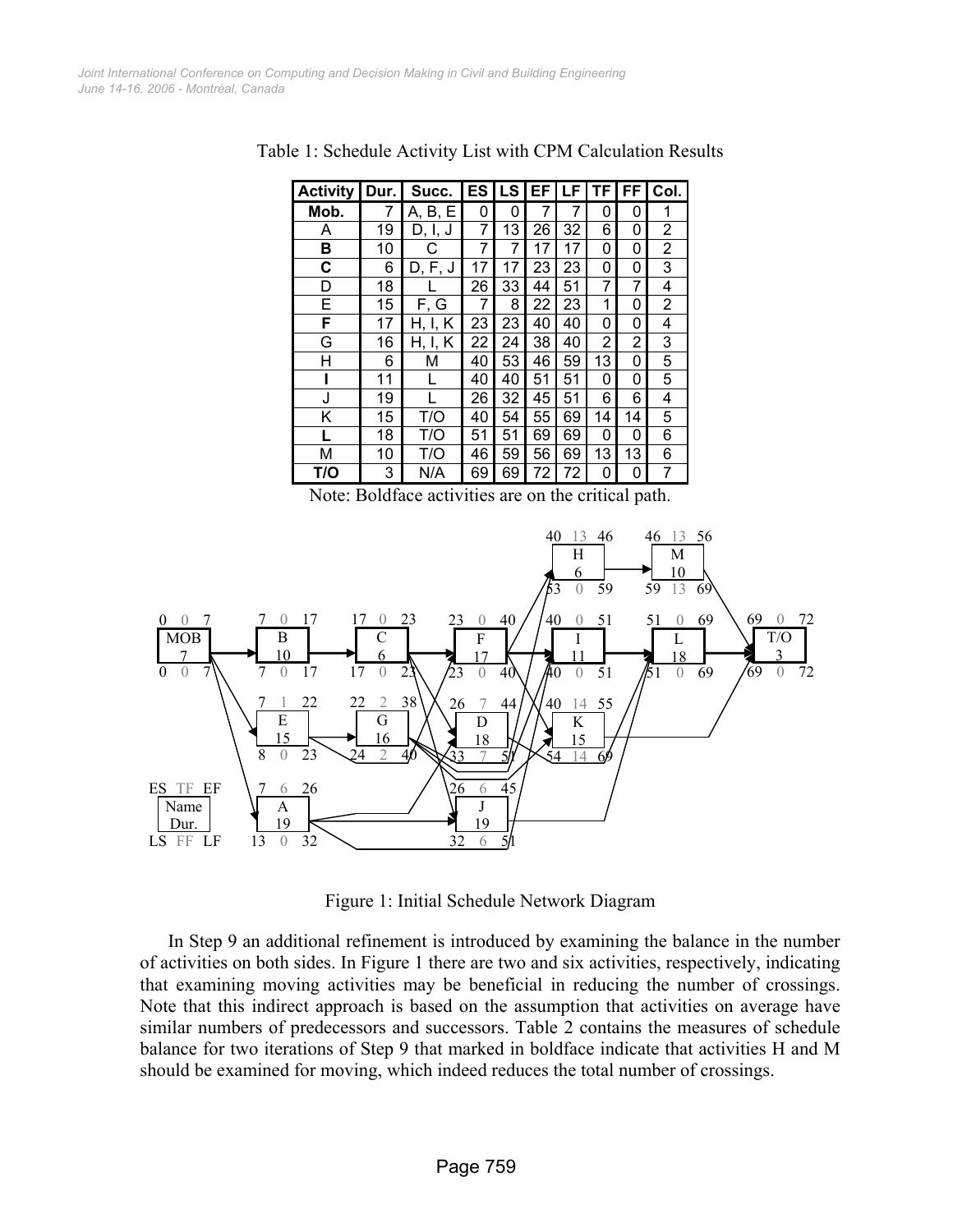*June 14-16, 2006 - Montréal, Canada Joint International Conference on Computing and Decision Making in Civil and Building Engineering*

|   | Step 9 - Move H                             |  |  |   |      | Step 9 - Move M |  |  |   |      |  |
|---|---------------------------------------------|--|--|---|------|-----------------|--|--|---|------|--|
|   | DPDS DSDS DPSS DSSS B DPDS DSDS DPSS DSSS B |  |  |   |      |                 |  |  |   |      |  |
| А |                                             |  |  | 2 | $-2$ |                 |  |  | 2 | $-2$ |  |
| D |                                             |  |  |   |      |                 |  |  |   | - 1  |  |
| F | n                                           |  |  |   | -1   |                 |  |  |   | - 1  |  |
| G | O                                           |  |  |   | -1   |                 |  |  |   |      |  |
| н |                                             |  |  |   | Ω    |                 |  |  |   | U    |  |
|   | n                                           |  |  |   | -1   |                 |  |  |   |      |  |
| Κ |                                             |  |  |   | -1   |                 |  |  |   |      |  |
| м |                                             |  |  |   |      |                 |  |  |   |      |  |

Table 2: Schedule Balance

Note: Do no count critical path activities for calculating the balance.



Figure 2: Improved Schedule Network Diagram

Overall the procedure outlined here reduces the total number of crossings from 24 to nine crossings that, upon closer examination of Figure 2, could be reduced to six if the link from activity E to F would be routed differently and if a permutation between the location of activity K and H would be applied as a final refinement, which is planned to be included in a subsequent more powerful version of the arranging algorithm that will be developed under the ongoing research.